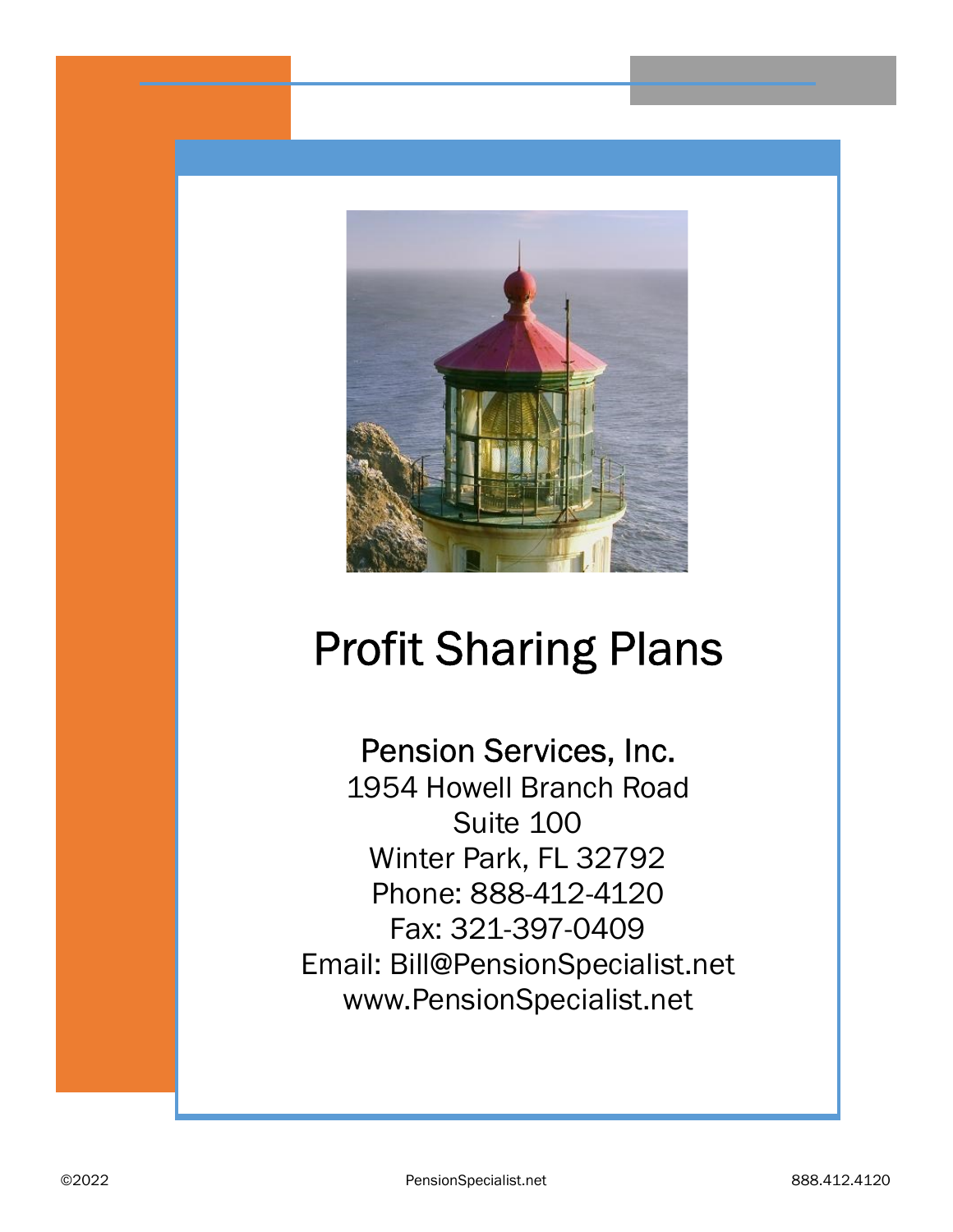## Profit Sharing Plans

A Profit Sharing Plan is an employer sponsored retirement plan in which the contributions are made solely by the employer. The business owner has the flexibility to contribute and deduct between 0% and 25% of eligible participant's compensation up to a maximum of \$61,000 (2022).

Contributions are allocated in one of several methods:

- · Same percentage of compensation for each participant
- **Permitted Disparity**
- Age-Weighted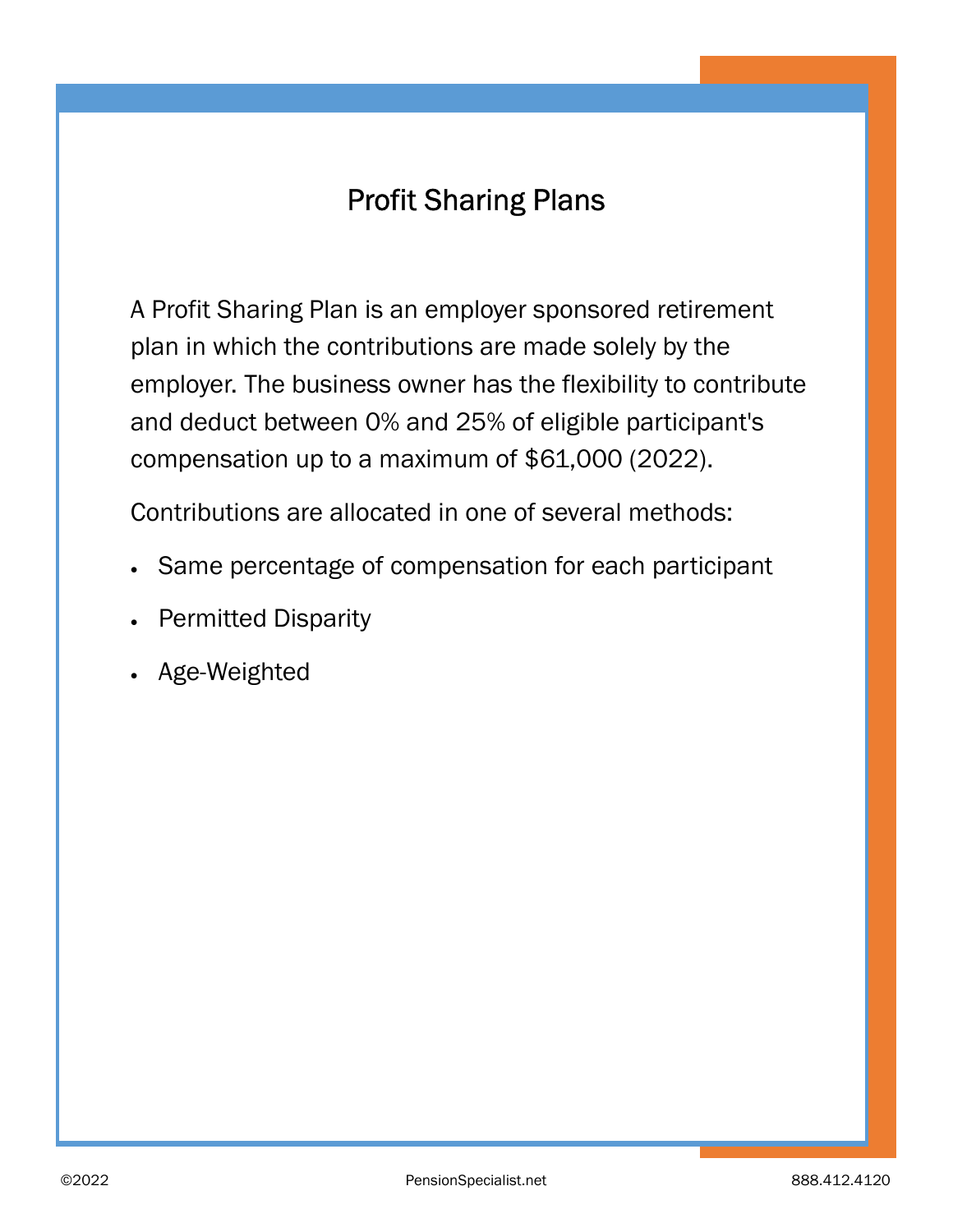# Plan Eligibility

- Sole proprietorships, partnerships, LLC's, LLP's or incorporated businesses, (including subchapter S corporations), may establish a Profit Sharing plan.
- · All eligible employees must be allowed to participate in the Profit Sharing Plan. Generally, an eligible employee is any employee who:
	- Has one year of service
	- · Has attained age 21
	- · Works 1,000 hours or more during a plan year
	- Has not bargained in good faith for pension benefits
- · Union employees and non-resident aliens who have no U.S. source of income may generally be EXCLUDED from coverage.

Of course, an employer can establish less restrictive eligibility requirements than the ones listed above, but not more restrictive ones.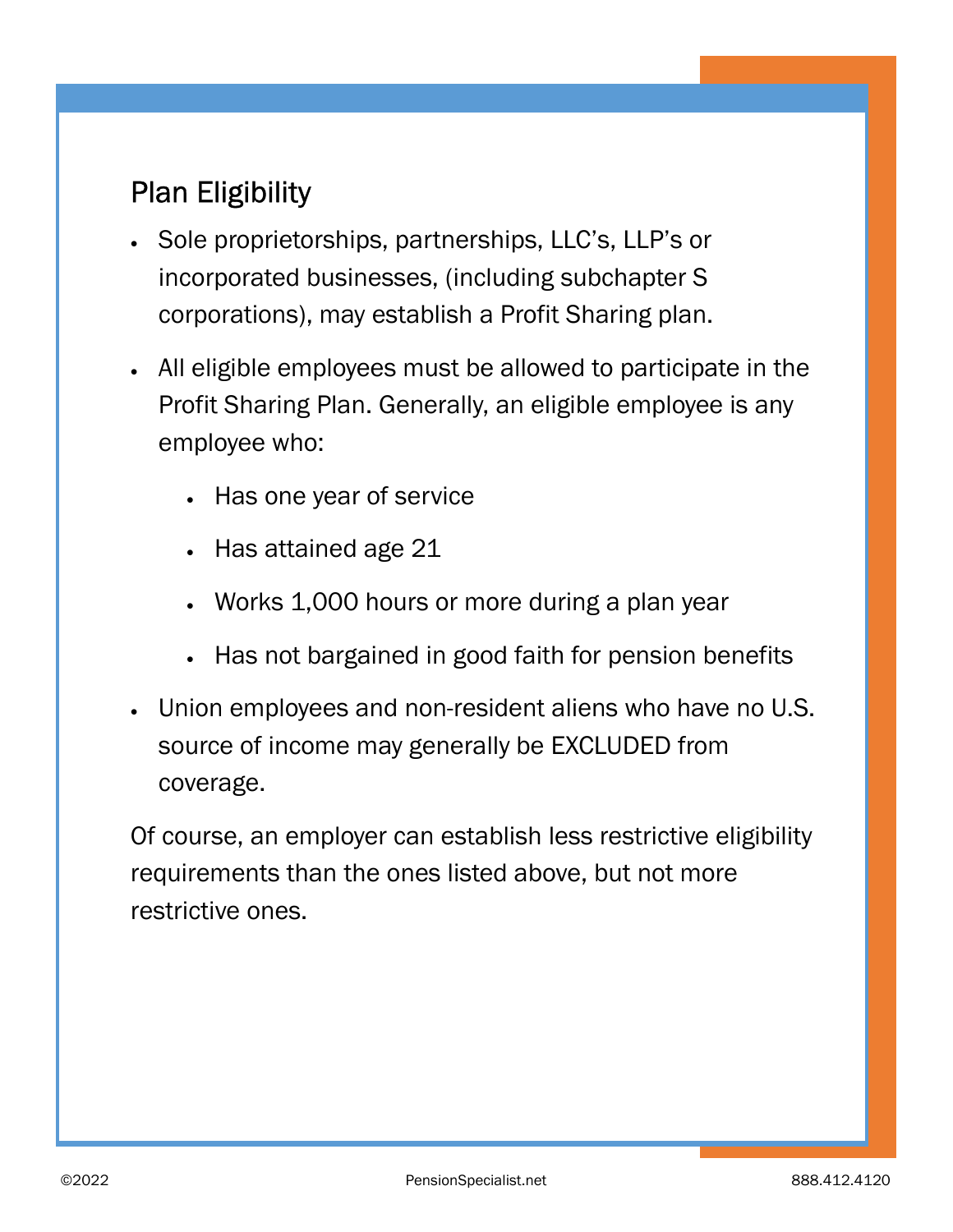## Vesting

Vesting is the participant's ownership in the value of his or her retirement account or benefit. The vesting schedule elected by the employer applies to all participants.

• If the service requirement is 1 year or less, a graded vesting schedule may be elected. The most common graded schedule is 0% the first year and 20% per year thereafter. For example:

| <b>Years of Service</b> | % Vested |
|-------------------------|----------|
| < 2 years               | $0\%$    |
| 2 but <3 years          | 20%      |
| 3 but <4 years          | 40%      |
| 4 but <5 years          | 60%      |
| 5 but $\leq 6$ years    | 80%      |
| 6 or more years         | 100%     |

• If the service requirement is greater than 1 year, vesting must be 100% immediately upon becoming a participant in the plan.